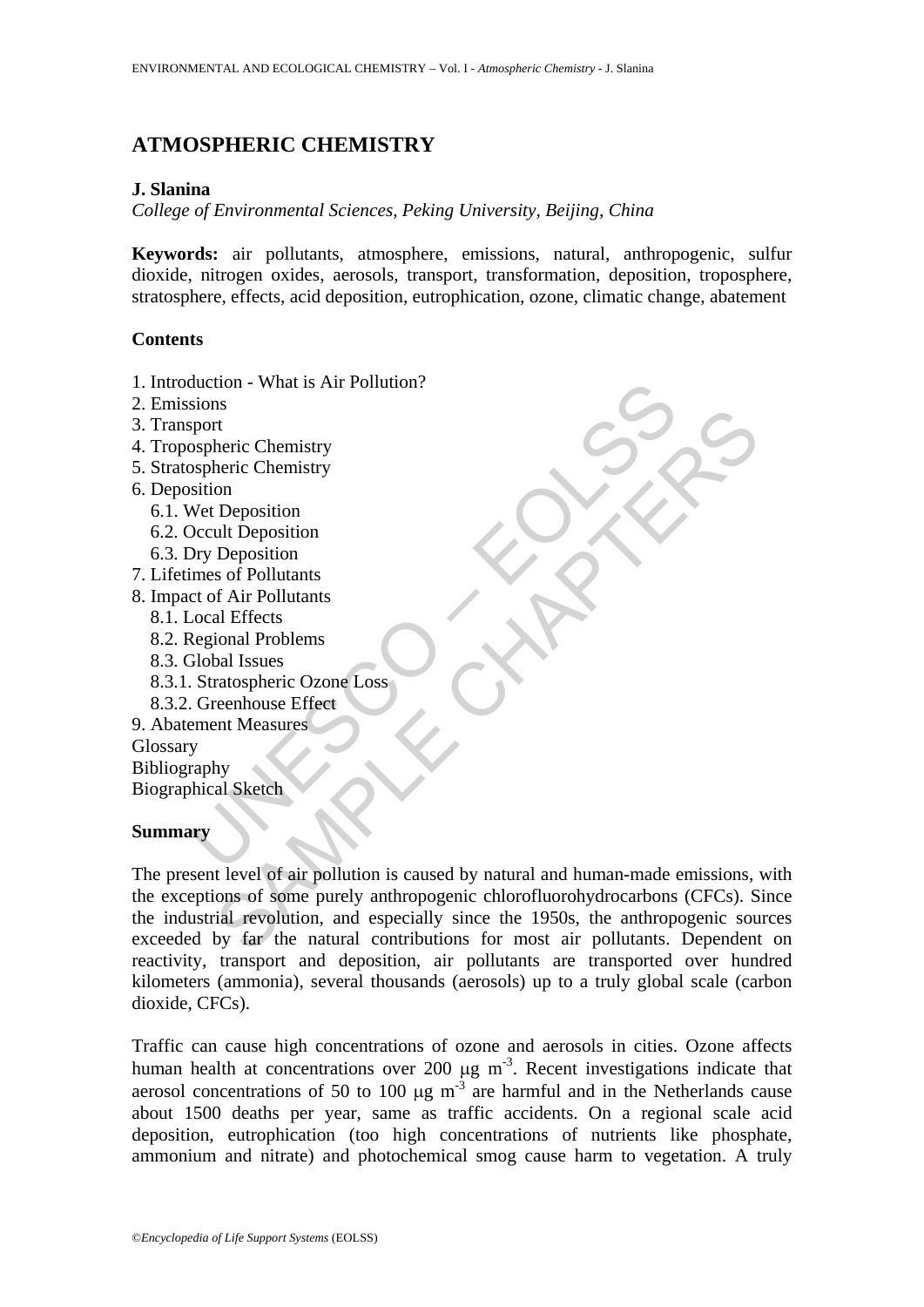global problem is the destruction of stratospheric ozone by CFCs, resulting in an enhanced UV radiation at the Earth surface harmful for humans and marine ecosystems. Increased concentrations of greenhouse gases and aerosol change the radiative balance of the Earth, leading to climatic change.

The effect of air pollutants can be confusing as they can depend on the actual position in the atmosphere: Too high ozone concentrations at the surface are harmful for vegetation and at the tropopause enhance the greenhouse effect, but are beneficial in the stratosphere, filtering out more UV radiation.

Emission reductions are necessary to reach a sustainable situation. Remedies range from more efficient use of energy, to application of clean energy sources like wind and solar and balancing emissions of carbon dioxide by enhanced uptake through reforestation.

## **1. Introduction - What is Air Pollution?**

Internal we of energy, to application of clean energy solutes like<br>ancing emissions of carbon dioxide by enhanced uptake through re<br>duction - What is Air Pollution?<br>to decades atmospheric chemistry has become an important The **Example 2** and the state of the state of the state of the state of the state of the state of the state of the state of the solecal and turients for sustainable development of cosystems. So air pollution cas: 'a state In recent decades atmospheric chemistry has become an important subject, not only because of scientific fascination with a very complex subject but also because of the increased problems with air pollution since the middle of the twentieth century. Air pollution is somewhat difficult to define, as many air pollutants (at low concentrations) are essential nutrients for sustainable development of ecosystems. So air pollution could be defined as: 'a state of the atmosphere which leads to exposure of humans and/or ecosystems to such high levels or loads of specific compound or mixtures thereof that damage is caused'. With a very few exceptions all compounds which are considered air pollutants have both natural as well as man-made origins.

Air pollution is not a new phenomenon; it was forbidden in mediaeval times to burn coal in London while parliament was in session. Air pollution problems have dramatically increased in intensity as well as scale due to the increase of emissions since the industrial revolution. All reports on air pollution in the nineteenth and early twentieth century indicate that the problems were local, in or around the industrial centers and the big cities. Even the infamous environmental catastrophes in the area of Liege in the 1930s or in London in the 1950s were essentially local phenomena. In the London smog episode, stagnant air accumulated such high sulfur dioxide and sulfuric acid concentrations (due to the use of coal) that several thousand inhabitants have died.

It is a feature of the second half of the twentieth century that the effects of air pollution were detected at regional (>500 km), continental and global scales. Acid deposition around 1960 caused the first observed effects on regional to continental scales. Lakes in Scandinavia as well as North America lost their fish populations as the lakes were acidified by acid deposition to the point that fish eggs would no longer produce young fish. About ten years later damage to forests, mainly loss of vitality of trees, was also attributed to acid deposition (see *Acid Deposition*).

Smog episodes in US cities such as Los Angeles were reported in the same period. Reactions of volatile organic compounds and nitrogen oxides produced high concentrations of ozone and peroxides, which are harmful for human beings as well as ecosystems. Around the same period the first high oxidant concentrations (the complex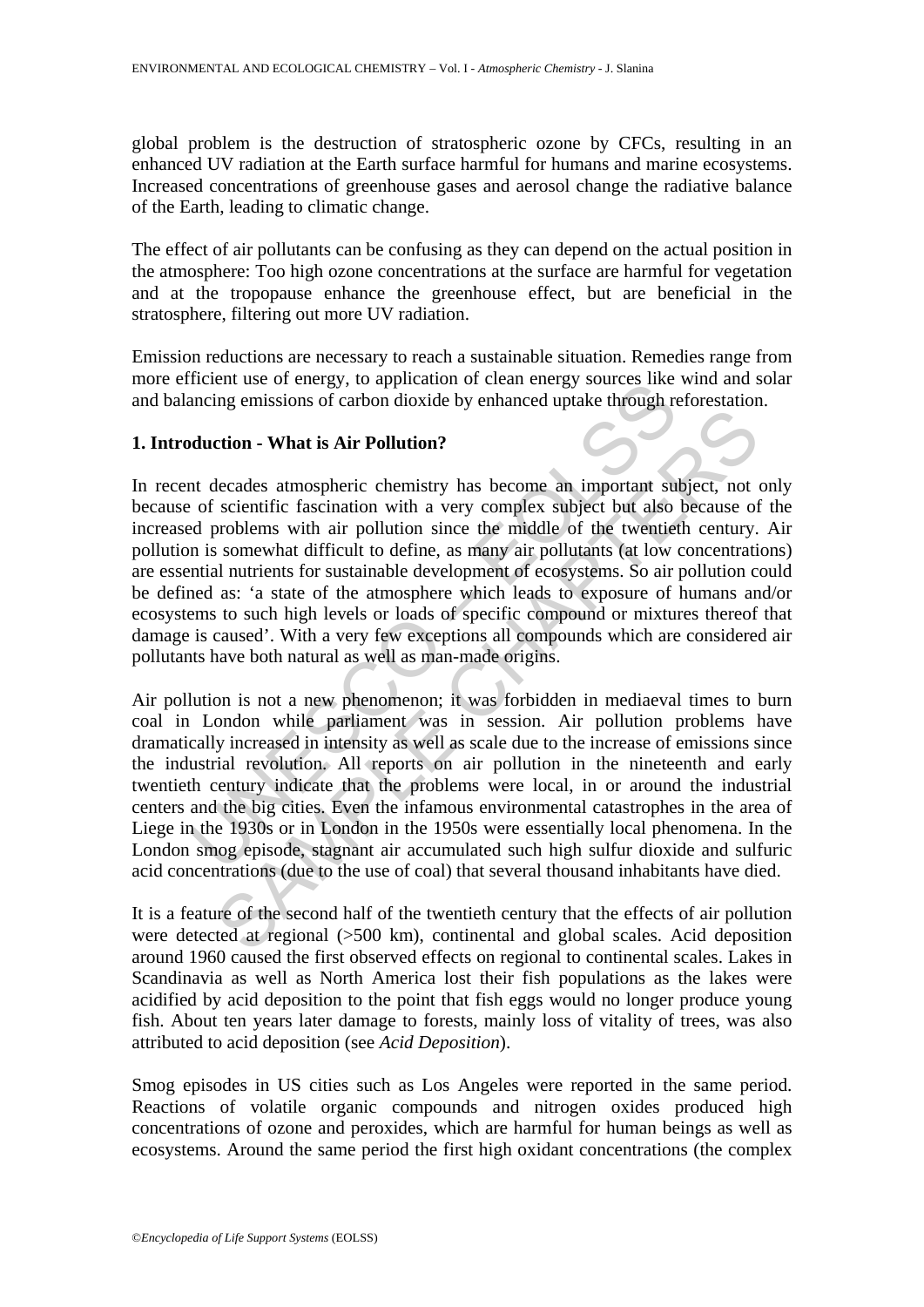mixture of ozone, peroxides and other products of the reactions of organics and nitrogen oxides is called 'oxidants') were more and more frequently taking place in Europe during stagnant meteorological conditions (see *Formation and Effects of Smog*).

In the same period severe eutrophication (damage and changes in ecosystems due to availability of excess amounts of nutrients) was encountered. Deposition of ammonium and nitrate was shown to contribute substantially to high nutrient concentrations in soil and groundwater. Nitrate and ammonium are beneficial, even essential, for development in vegetation but in too high concentration they lead to loss of diversity, especially in oligotrophic (adapted to low nutrient availability) ecosystems. This problem was mainly encountered in The Netherlands, Belgium, and parts of Germany, Denmark and southern Sweden (see *Eutrophication and Algal Blooms*).

The next scale of air pollution is effects on global dimensions, such as the destruction of stratospheric ozone due to emissions of CFCs (chlorofluorocarbon compounds). This issue has attracted a lot of attention in the period 1985 to 1995, as it was revealed that the destruction of stratospheric ozone leads to higher UV light intensities and hence, for example, to skin cancer.

If solved the California and Algumeters and Solved and Solved Theorem and Solved and Solved and Net and Net alifore correlation of statistical a lot of attention in the period 1985 to 1995, as it was ruction of stratospher cale of air pollution is effects on global dimensions, such as the destruction<br>ic ozone due to emissions of CFCs (chlorofluorocarbon compounds).<br>Ittracted a lot of attention in the period 1985 to 1995, as it was revealed<br>t From 1990 onwards the increase of concentrations of radiation-active substances (compounds which alter the radiative balance of the Earth—greenhouse gases, but also aerosols and water in liquid form as clouds) and the connected climatic consequences, induced new research on air pollution. Greenhouse gases absorb long-wave infra red radiation emitted from the Earth, thereby retaining heat in the atmosphere and increasing the total radiative flux at the surface of the Earth. Aerosols and clouds reflect incoming short-wave sunlight and influence the optical properties of clouds towards more reflection of sunlight, and hence increasing concentration of aerosols leads to a decrease of the radiative flux at the surface.

Epidemiological research has quite recently shown significant effects of aerosols on the respiratory tract (inducing asthma and bronchitis). This evidence that aerosols increase mortality has prompted research on the composition and sources of aerosol, in order to find adequate control measures.

This sequence in time of air pollution problems could give the impression of sudden increases of air pollutant concentration, but that is probably not the case, as can be explained in the case of ozone. By carefully characterizing old methodologies, Volz-Thomas and Kley have been able to reconstruct ozone concentrations in the free troposphere (the air not directly influenced by processes taking place at the Earth's surface). From the latter part of the nineteenth century onwards, the ozone concentrations in Europe slowly increased at a rate of 1 to 2 percent per year from 10 ppb to over 50 ppb (ppb is a mixing ratio of 1 molecule of ozone in a billion molecules of air). It is well documented that the effects of ozone start at levels of about 40 ppb. So it is not surprising that the effects of ozone were detected in the 1970s as background continental ozone was already 30 ppb, and additional oxidant formation would increase the ozone concentrations both locally and regionally. But the increase had already been going on for a long time.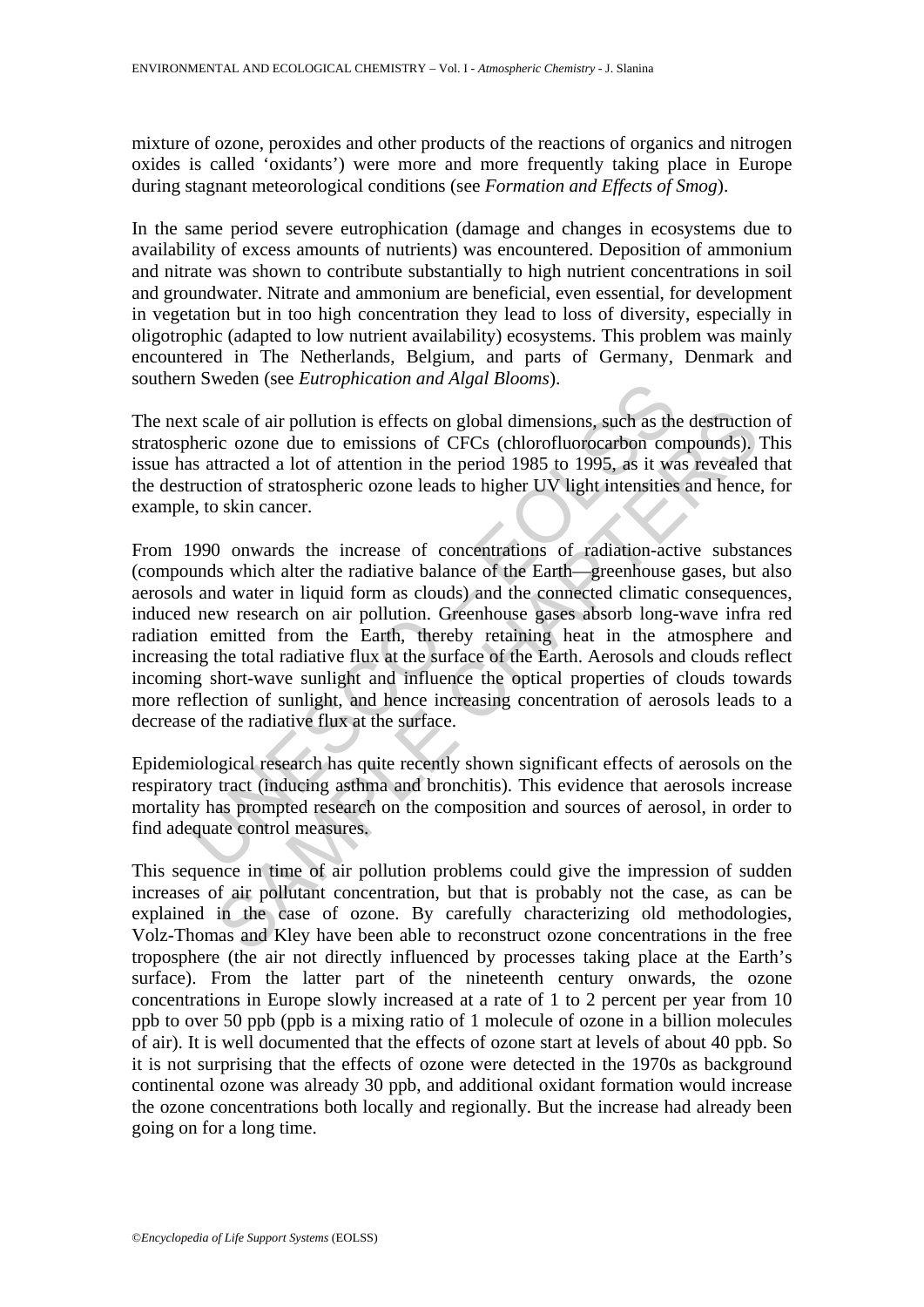Ozone is a good example of a so-called secondary air pollutant. It is a product of a large set of atmospheric chemical reactions involving nitrogen oxides  $(NO<sub>x</sub>)$  and volatile organic compounds (VOCs). These precursors—compounds which lead to a certain product, in this case ozone—are emitted by a wide variety of sources. In USA and Europe road traffic is the main emitter. These precursors are transported by air movement and will be involved in an intricate and very large set of atmospheric reactions under the influence of sunlight. Ozone is one of the products. The next stage is deposition of primary and secondary air pollutants. Deposition can take place by way of precipitation, air pollution is first incorporated in clouds or precipitation and hence transported to the Earth's surface, or air pollutants are deposited directly on vegetation on the Earth surface: dry deposition (see *Trophospheric Ozone Pollution*).







The deposition loads of different products describe the total amount of air pollutants which reaches ecosystems. These are time integrated deposition fluxes per area unit. One popular, though not very logical, way of expressing loads is in moles per hectare per year. Effects caused by acid deposition and eutrophication are directly linked to the deposition loads of pollutants, as will be explained later. But other effects of pollutants, e.g. the effects of oxidants, are probably also tied in with the load of pollutants reaching the relevant parts of the vegetation. This connection has not yet, however, been demonstrated consistently (see *Air Pollution Damage to Vegetation*).

The removal of pollutants by chemical transformations and deposition processes is essential. If for instance sulfur dioxide emitted by natural causes like volcanoes would not be removed this way, a concentration of 1000 ppb or more will be reached in the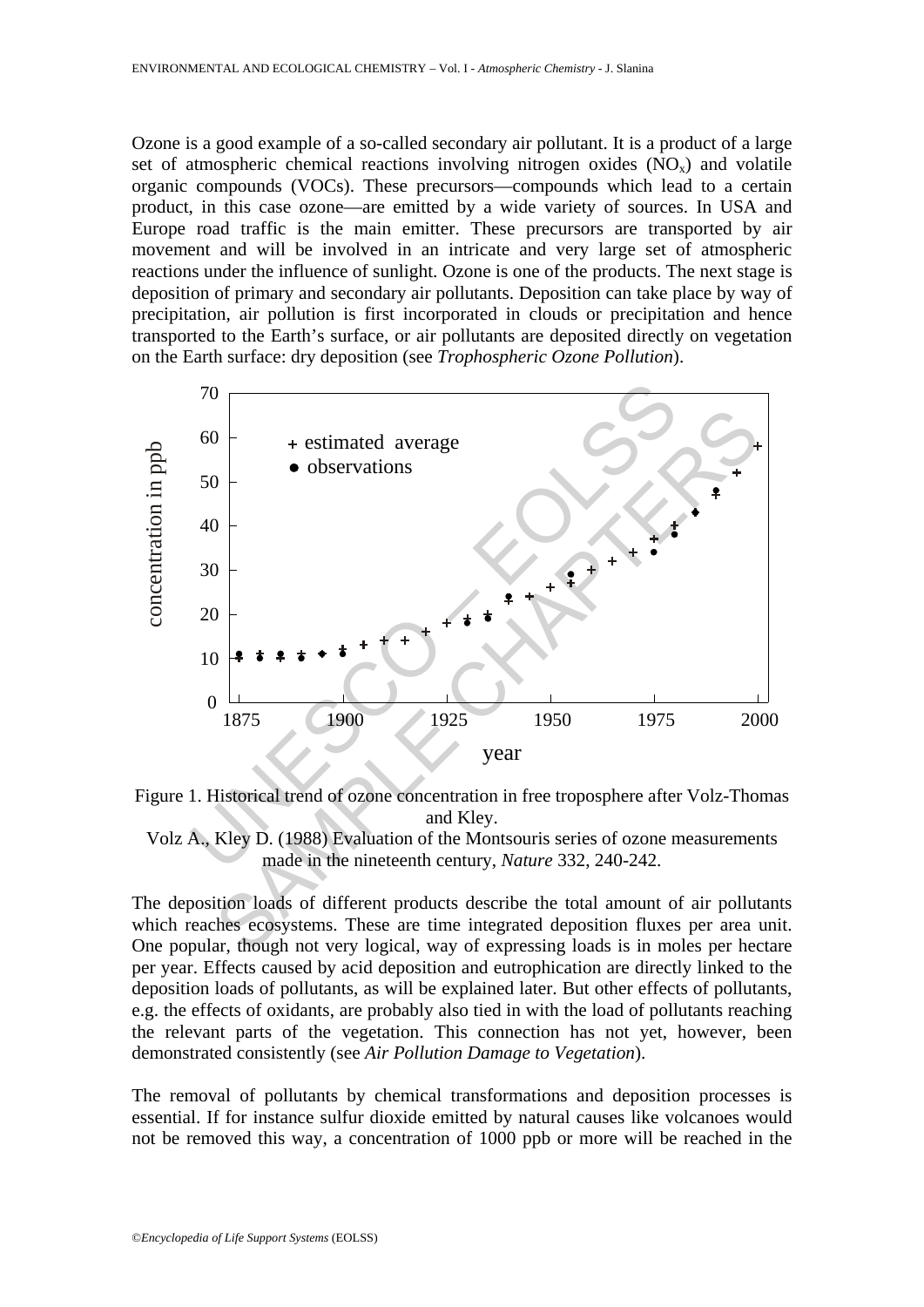atmosphere in a few months, and ecosystems and human populations would be endangered.

Once the effects of air pollutants are related to transgression of critical loads or concentrations, then it is possible to derive the necessary emission reductions using models describing the complete process from emissions, via transport, chemical conversions, to deposition and exposure, plus the effects.

## **2. Emissions**

Most pollutants are emitted both by natural as well as anthropogenic sources. Natural sources are not influenced by humans, or human-induced activities. Volcanoes are a good example of this. A lot of emissions are biogenic, i.e. produced by living organisms, but these emissions are very often influenced by human activities. Nitrous oxide  $(N_2O)$  is a greenhouse gas which is for a large part emitted during nitrification and de-nitrification processes (the conversion of ammonium to nitrate and nitrate to  $N_2$  and to ammonium respectively) taking place in the soil. But the highest  $N_2O$  concentrations are observed where nitrogen containing fertilizer is applied in agriculture.

The ratio between anthropogenic and natural emissions is very important as only the anthropogenic part can be influenced e.g. by abatement measures. The anthropogenic sources of sulfur dioxide (see Table 1) are much larger than the natural ones. In fact they exceeded the natural sources as early as 1950.

| $\overline{s}$ are not immediced by numalis, or numal-induced activities. Volcanoes a<br>example of this. A lot of emissions are biogenic, i.e. produced by li      |                        |                           |
|---------------------------------------------------------------------------------------------------------------------------------------------------------------------|------------------------|---------------------------|
| sms, but these emissions are very often influenced by human activities. Nit                                                                                         |                        |                           |
| $(N_2O)$ is a greenhouse gas which is for a large part emitted during nitrification                                                                                 |                        |                           |
| ification processes (the conversion of ammonium to nitrate and nitrate to $N_2$<br>nonium respectively) taking place in the soil. But the highest $N_2O$ concentrat |                        |                           |
| served where nitrogen containing fertilizer is applied in agriculture.                                                                                              |                        |                           |
|                                                                                                                                                                     |                        |                           |
| tio between anthropogenic and natural emissions is very important as only                                                                                           |                        |                           |
| pogenic part can be influenced e.g. by abatement measures. The anthropog                                                                                            |                        |                           |
| s of sulfur dioxide (see Table 1) are much larger than the natural ones. In                                                                                         |                        |                           |
| ceeded the natural sources as early as 1950.                                                                                                                        |                        |                           |
|                                                                                                                                                                     |                        | NO <sub>x</sub> (Graedel) |
| <b>Sources</b>                                                                                                                                                      | SO <sub>2</sub> (IPCC) | and Crutzen)              |
| Industrial and utility activities                                                                                                                                   | 76                     | 22                        |
| <b>Biomass burning</b>                                                                                                                                              | 2.2                    | 6                         |
| Volcanoes                                                                                                                                                           | 9.3                    | no data                   |
| Lightning                                                                                                                                                           | no data                | 5                         |
| Biogenic emissions from land areas                                                                                                                                  | 1.0                    | 15                        |
| Biogenic emissions from oceans                                                                                                                                      | 24                     | no data                   |
| <b>Total anthropogenic emissions</b>                                                                                                                                | 78.2                   | 27                        |
| <b>Total natural emissions</b>                                                                                                                                      | 34.3                   | 21                        |
| <b>Total emissions</b>                                                                                                                                              | 112.5                  | 48                        |

Table 1. Global natural and anthropogenic emissions of sulfur dioxide  $(SO<sub>2</sub>)$  and nitrogen oxides  $(NO_x)$  in Tg per year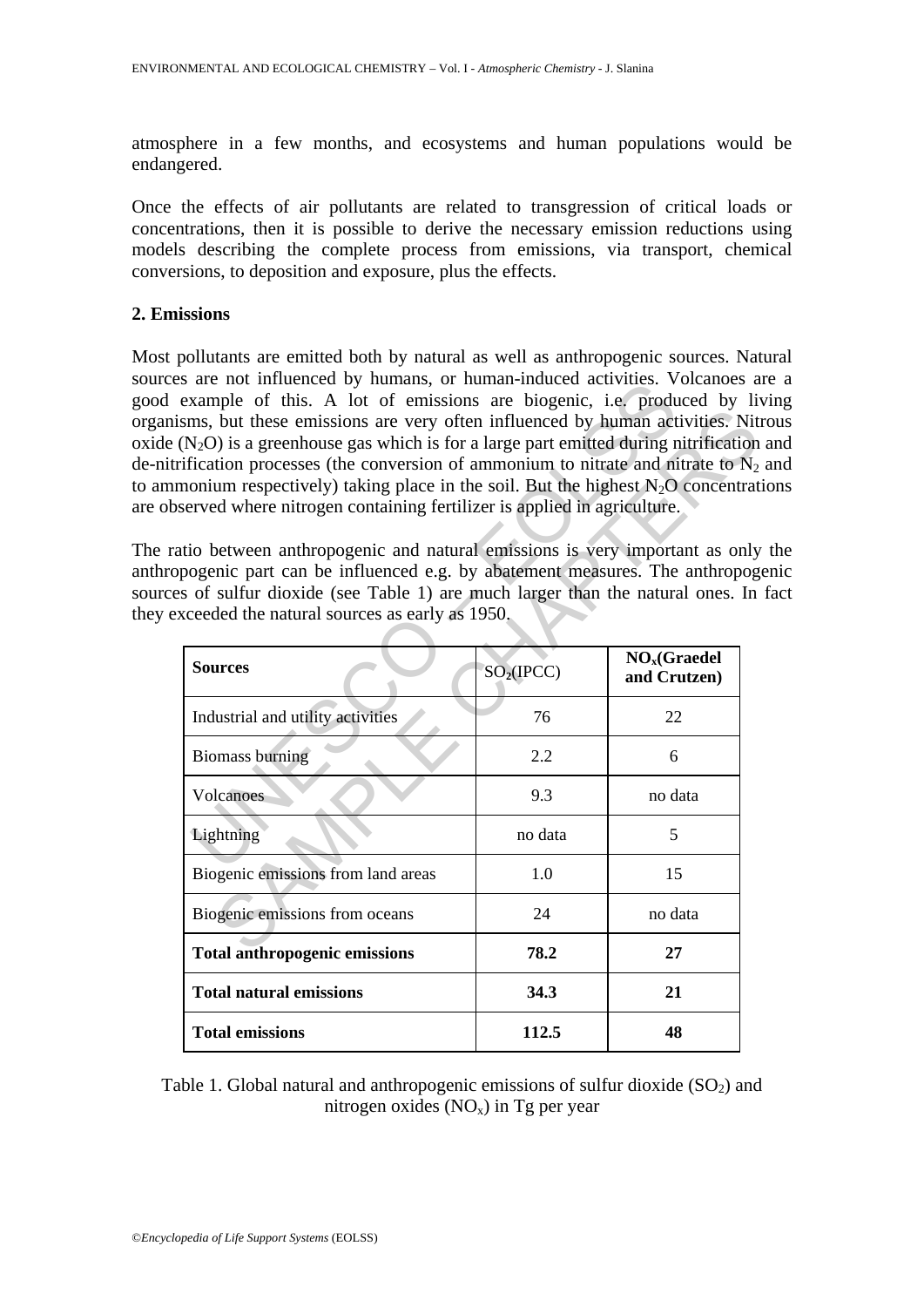# Adapted from Intergovernmental Panel on Climate Change and Graedel T.E., Crutzen P.J. (1993). *Atmospheric Change: An Earth System Perspective*, 446 pp. New York, USA: W.H. Freeman and Company.

The natural emissions of nitrogen oxides  $(NO<sub>x</sub>)$  are, according to the estimate compiled by Graedel and Crutzen, of the same order of magnitude as anthropogenic emissions.  $NO<sub>x</sub>$  emissions, together with the emissions of volatile organic compounds (VOCs) are responsible for the formation of oxidants like ozone, and peroxide acetyl nitrate (PAN). Some of the  $NO<sub>x</sub>$  sources, especially natural, are quite uncertain, and the contribution of natural sources to ambient VOCs is not very well known either.

|       | <b>Sources</b>                                                                                                                                                                                                                                                                                                                                                                                                                                                                                                                                                                                                                          | Anthropogenic  | <b>Natural</b> |  |
|-------|-----------------------------------------------------------------------------------------------------------------------------------------------------------------------------------------------------------------------------------------------------------------------------------------------------------------------------------------------------------------------------------------------------------------------------------------------------------------------------------------------------------------------------------------------------------------------------------------------------------------------------------------|----------------|----------------|--|
|       | Fossil fuel use                                                                                                                                                                                                                                                                                                                                                                                                                                                                                                                                                                                                                         | 45             | not applicable |  |
|       | Biomass burning etc.                                                                                                                                                                                                                                                                                                                                                                                                                                                                                                                                                                                                                    | 45             | not applicable |  |
|       | Solvents                                                                                                                                                                                                                                                                                                                                                                                                                                                                                                                                                                                                                                | 15             | not applicable |  |
|       | Oceans                                                                                                                                                                                                                                                                                                                                                                                                                                                                                                                                                                                                                                  | not applicable | 25             |  |
|       | Isoprene by vegetation                                                                                                                                                                                                                                                                                                                                                                                                                                                                                                                                                                                                                  | not applicable | 350            |  |
|       | Terpenes by vegetation                                                                                                                                                                                                                                                                                                                                                                                                                                                                                                                                                                                                                  | not applicable | 480            |  |
|       | <b>Total</b>                                                                                                                                                                                                                                                                                                                                                                                                                                                                                                                                                                                                                            | <b>105</b>     | 855            |  |
| vely. | 2. Global emissions of volatile organic compounds (VOCs) in Tg of carbon p<br>rview of the emissions of VOCs on the global scale is given in Table 2 (<br><i>ydrocarbons in the Atmosphere</i> ). These figures, especially the natural/biog<br>ins, have large uncertainties, but make clear that for the time being the nat<br>missions are predominant. Nevertheless, near industrialized areas anthropog<br>are often the most important ones. For detailed overviews of the emission<br>VOCs and nitrogen oxides check EOLSS contributions Sulfur Dioxide and Su<br>Hydrocarbons in the Atmosphere, and Reduced and Oxidized Nitro | year           |                |  |

Table 2. Global emissions of volatile organic compounds (VOCs) in Tg of carbon per year

An overview of the emissions of VOCs on the global scale is given in Table 2 (data from *Hydrocarbons in the Atmosphere)*. These figures, especially the natural/biogenic emissions, have large uncertainties, but make clear that for the time being the natural VOC emissions are predominant. Nevertheless, near industrialized areas anthropogenic sources are often the most important ones. For detailed overviews of the emissions of sulfur, VOCs and nitrogen oxides check EOLSS contributions *Sulfur Dioxide and Sulfur Cycles*, *Hydrocarbons in the Atmosphere*, and *Reduced and Oxidized Nitrogen* respectively.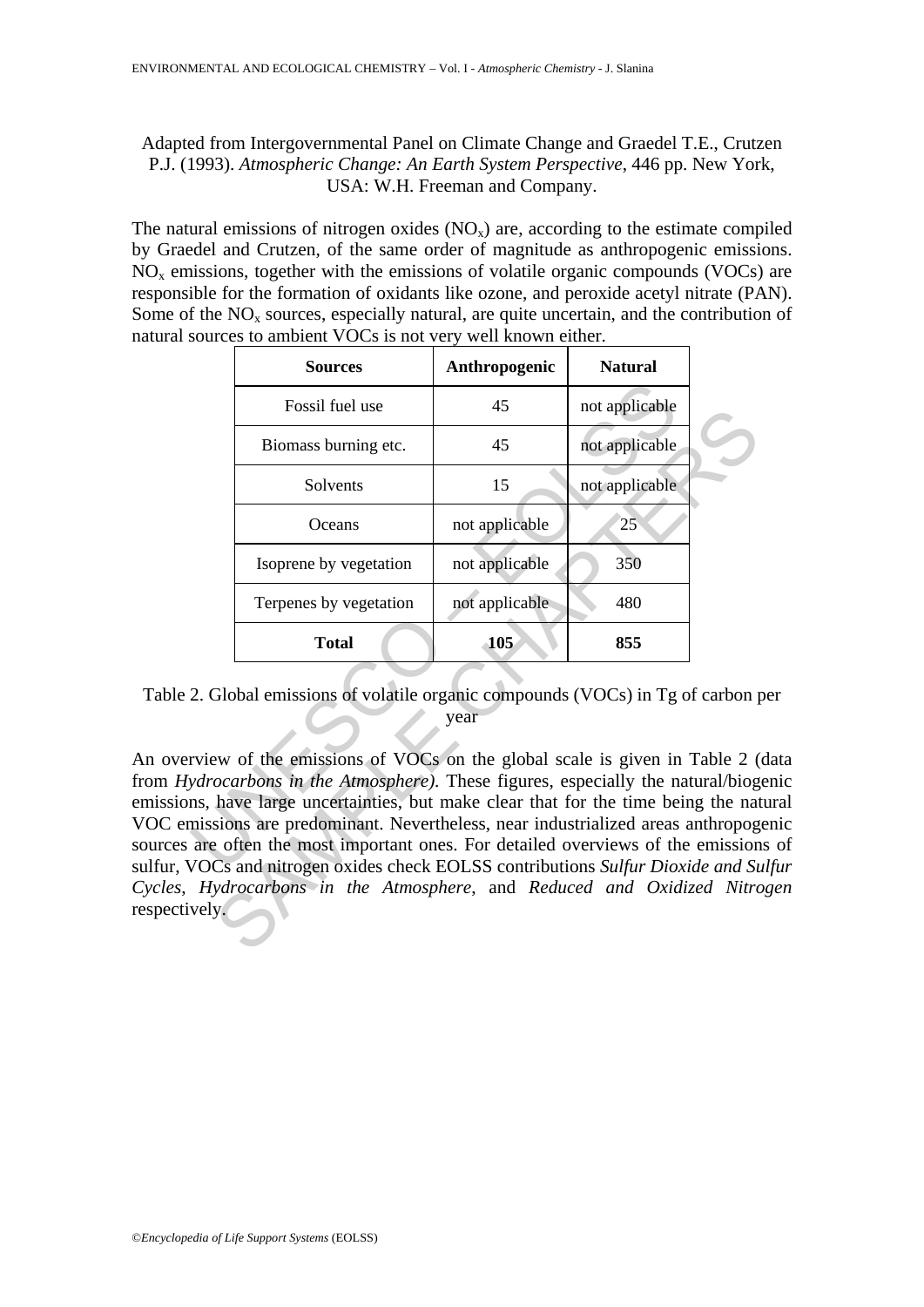

Figure 2. Origin of stratospheric chloride in percent after Intergovernmental Panel on Climate Change data

An extreme case is reactive chlorine (the main compound responsible for destroying stratospheric ozone) where at least 90 percent of the relevant emissions are anthropogenic (see Figure 2). After 1945 chlorofluorocarbons (CFCs) were widely applied until their use was restricted by the Vienna Convention and the Montreal protocol. No natural sources of these compounds are known.

2. Origin of stratospheric chloride in percent after Intergovernme<br>
Climate Change data<br>
eme case is reactive chlorine (the main compound responsible<br>
heric ozone) where at least 90 percent of the relevant<br>
ogenic (see Fi <sup>12</sup><br>Origin of stratospheric chloride in percent after Intergovernmental Panel<br>Climate Change data<br>e case is reactive chlorine (the main compound responsible for destro<br>ic ozone) where at least 90 percent of the relevant In Figure 3, the atmospheric concentrations of the most important greenhouse gases  $(CO_2,$  methane  $(CH_4)$ , CFCs and N<sub>2</sub>O) have been plotted as fractions of the present global ambient concentration. If it is assumed (not completely true) that the ambient concentrations vary linearly with the emissions and that only natural emissions are responsible for concentrations before the year 1800, we can see that the ratio of natural versus anthropogenic sources varies greatly for the different greenhouse gases, being highest for  $N_2O$  and lowest for CFCs.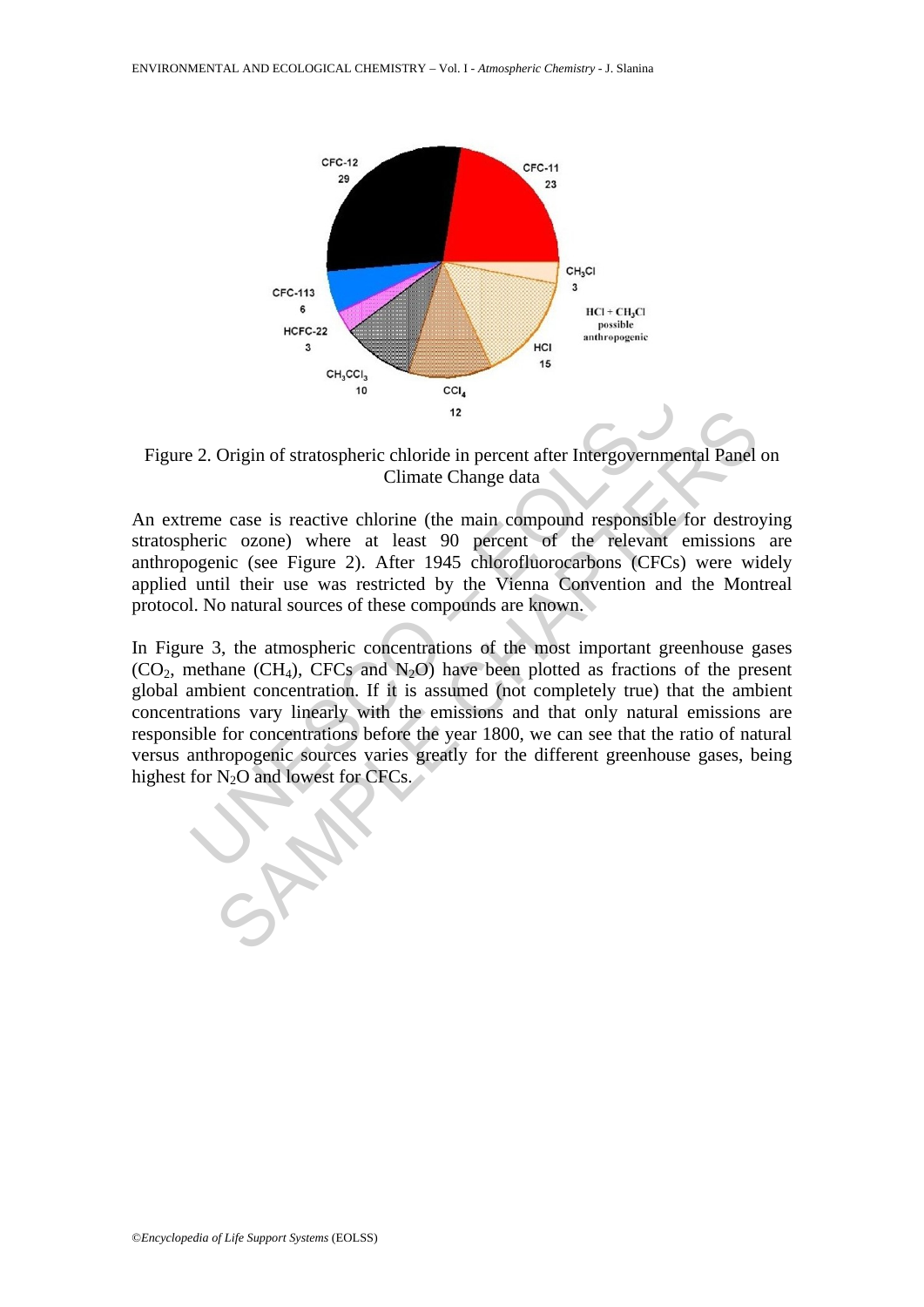

Figure 3. Relative concentrations of the principal greenhouse gases from 1750 to 1990 in fractions of present concentrations after Intergovernmental Panel on Climate Change data

| Frac                 | 0.22                                                                                                                                                                                                                                                                                                                       |                             |                      |                            |
|----------------------|----------------------------------------------------------------------------------------------------------------------------------------------------------------------------------------------------------------------------------------------------------------------------------------------------------------------------|-----------------------------|----------------------|----------------------------|
|                      | 0.00<br>1760<br>1800                                                                                                                                                                                                                                                                                                       | 1860<br>1900<br><b>YEAR</b> | 1950                 | 2000                       |
|                      | Figure 3. Relative concentrations of the principal greenhouse gases from 1750 to 1990<br>in fractions of present concentrations after Intergovernmental Panel on Climate Change                                                                                                                                            | data                        |                      |                            |
|                      | A simplified overview of the emissions of greenhouse gases is given in Table 3. Natura<br>sources are not regarded as large contributors to global atmospheric or carbon dioxide<br>because the decay of biomass in fall and winter is in equilibrium with uptake during lea<br>formation and growth in spring and summer. |                             |                      |                            |
| <b>Emission type</b> | Sources                                                                                                                                                                                                                                                                                                                    | $CO2$ (Tg of<br>carbon)     | CH <sub>4</sub> (Tg) | $N_2O$ (Tg of<br>nitrogen) |
| Anthropogenic        | Fossil fuel                                                                                                                                                                                                                                                                                                                | 5.5                         | 100                  | cannot be<br>quantified    |
|                      | <b>Biomass burning</b>                                                                                                                                                                                                                                                                                                     | 1.6                         | 40                   | cannot be<br>quantified    |
|                      | Ruminants                                                                                                                                                                                                                                                                                                                  | negligible                  | 80                   | cannot be<br>quantified    |
|                      | Waste treatment                                                                                                                                                                                                                                                                                                            | negligible                  | 80                   | cannot be<br>quantified    |
|                      | Rice paddies                                                                                                                                                                                                                                                                                                               | negligible                  | 60                   | cannot be<br>quantified    |
|                      | <b>Total</b>                                                                                                                                                                                                                                                                                                               | 7.1                         | 360                  | $4.4*$                     |
| <b>Natural</b>       | Wetlands/continents                                                                                                                                                                                                                                                                                                        | 120                         | 6                    | cannot be<br>quantified    |
|                      | Ocean                                                                                                                                                                                                                                                                                                                      | 10                          | $\overline{2}$       | cannot be<br>quantified    |
|                      | Other                                                                                                                                                                                                                                                                                                                      | 20                          | negligible           | cannot be<br>quantified    |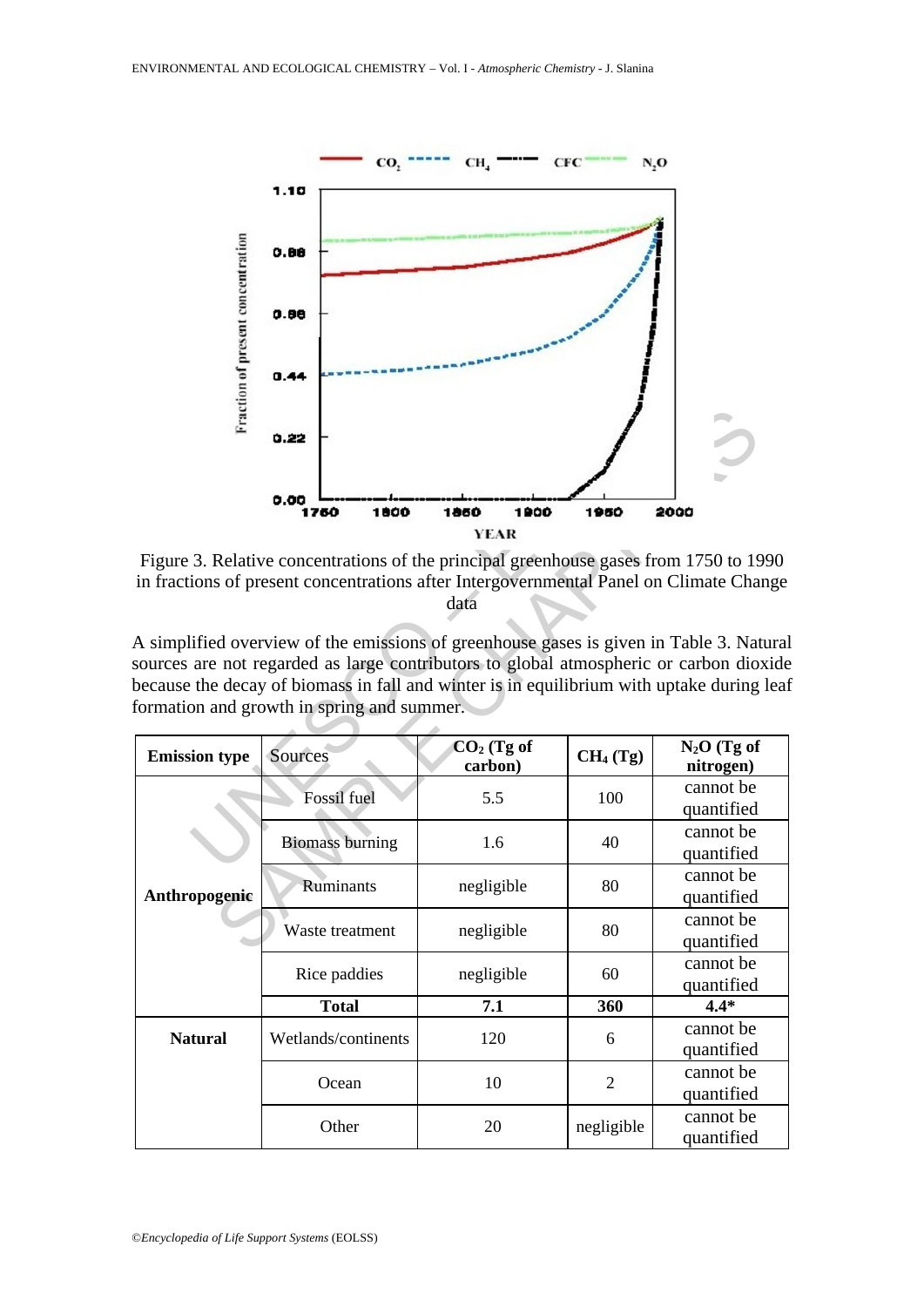| <b>Total natural</b> | 150 |            |
|----------------------|-----|------------|
| (carbon cycle)       |     | Very large |

Table 3. Overview of the annual emissions of greenhouse gases carbon dioxide  $(CO<sub>2</sub>)$ , methane (CH<sub>4</sub>) and nitrous oxide (N<sub>2</sub>O) after Intergovernmental Panel on Climate Change data. The sources of nitrous oxide cannot be quantified well.

Ambient aerosol concentrations are partly of primary and partly of secondary nature. Sea salt particles caused by waves and dust swept up by wind are examples of primary aerosol. A large part of the aerosol, however, consists of sulfates, and depending on the specific conditions, nitrate and organic compounds, which are formed by atmospheric conversion from sulfur dioxide, nitrogen oxides and VOCs as precursors (Figure 4).



Figure 4. Composition of aerosol during an air pollution episode and under average conditions in the Netherlands based on data of Netherlands Energy Research Foundation (ECN), Petten, the Netherlands

Sulfate used to represent the largest fraction of anthropogenic aerosols but the present composition reflects a shift in emissions in especially in the developed countries since the early 1990s. Emissions of sulfur oxides have dropped in the developed countries, due largely to measures to reduce acid deposition. Emissions from traffic have remained stable or even increased, despite improved engine technology and the introduction of exhaust catalytic converters in cars. This is because the number of vehicles and the total distances driven per vehicle have clearly increased, particularly in USA and Europe. In many developing countries, for instance in eastern Asia and South America, the same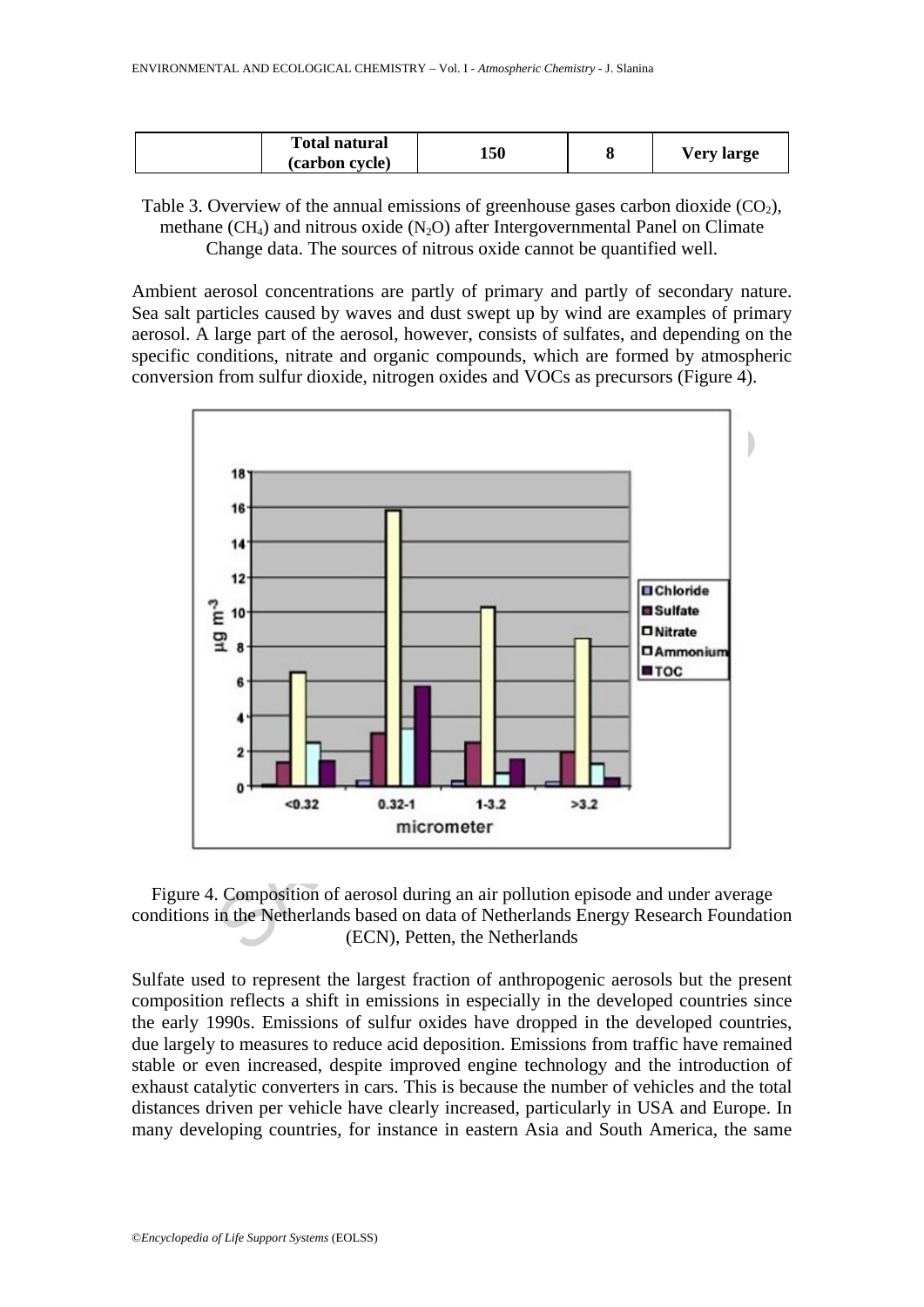shift in emissions is taking place right now. One could say that acid deposition problems are being exchanged for exposure to increased oxidant concentrations.

# TO ACCESS ALL THE **38 PAGES** OF THIS CHAPTER, Visi[t: http://www.eolss.net/Eolss-sampleAllChapter.aspx](https://www.eolss.net/ebooklib/sc_cart.aspx?File=E6-13-02-00)

#### **Bibliography**

-

- -

Visit: http://www.eolss.net/Eolss-sampleAllChapter.a<br>
phy<br>
D.L., Meira Filho L.G. (Co-ordinating lead authors) (2001). *Climate C.*<br> *Basis*, 63 pp. Technical Summary of the IPCC Working Group I. Geneva, 8<br>
emissions of gr Albritton D.L., Meira Filho L.G. (Co-ordinating lead authors) (2001). *Climate Change 2001: The Scientific Basis*, 63 pp. Technical Summary of the IPCC Working Group I. Geneva, Switzerland: IPCC. [Data on emissions of greenhouse gases, radiative forcing, climatic change can be obtained in the IPCC documentation. A wealth of information is available. Report can be downloaded from the IPCC Web site www.ipcc.ch.]

Finlayson-Pitts B.J., Pitts J.N. (2000). *Chemistry of the Upper and Lower Atmosphere*, 969 pp. New York, USA: Academic Press. [This book is recommended for a general information and education in atmospheric chemistry.]

Graedel T.E., Crutzen P.J. (1993). *Atmospheric Change: An Earth System Perspective*, 446 pp. New York, USA: W.H. Freeman and Company. [This book is recommended for a general information and education in atmospheric chemistry. The reader should not be deterred by an unorthodox ordering of subjects in this book.]

Helas G., Slanina J., Steinbrecher R. (eds.) (1997). *Biogenic Volatile Organic Carbon Compounds in the Atmosphere*, 184 pp. Amsterdam, The Netherlands: SPB Academic Publishing. [Contains review articles on biogenic emission of hydrocarbons.]

*I.*, Meira Filho L.G. (Co-ordinating lead authors) (2001). *Climate Change 2001*;<br> *Sis*, 63 pp. Technical Summary of the IPCC Working Group I. Geneva, Switzerland: II<br>
sisms of greenhouse gases, radiative foreing, elimat NAPAP (1991). *Acidic Deposition: State of Science and Technology. Volume I: Emissions, Atmospheric Processes, and Deposition*. 1508 pp. National Acid Precipitation Assessment Program. Washington, DC, USA: US Government Printing Office. [Volume 1 of a four-volume series, this publication provides a comprehensive review of North American pollution emissions (natural and anthropogenic) and chemical deposition. In addition, it gives comprehensive overviews of air chemistry as well as the physicochemical processes responsible for precipitation scavenging and dry deposition of acidic pollutants from the atmosphere.]

Slanina S. (ed.) (1997). *Biosphere–Atmosphere Exchange of Trace Gases and Pollutants in the Troposphere.* 528 pp. Berlin, Germany: Springer-Verlag. [This book contains a number of scientific contributions from the EUROTRAC project, addressing natural emissions from the biosphere, drydeposition, and their measurement. Behavior of selected sulfur compounds as well as a number of other important trace gases is described.]

Tarrason L., Schaug J. (eds.) (2000). *Transboundary Acidification and Eutrophication in Europe*, 74 pp. EMEP Summary Report 2000, Oslo, Norway: Norwegian Meteorological Institute (DNMI). [This report contains systematic collection of emission inventories and measurements from the EMEP monitoring